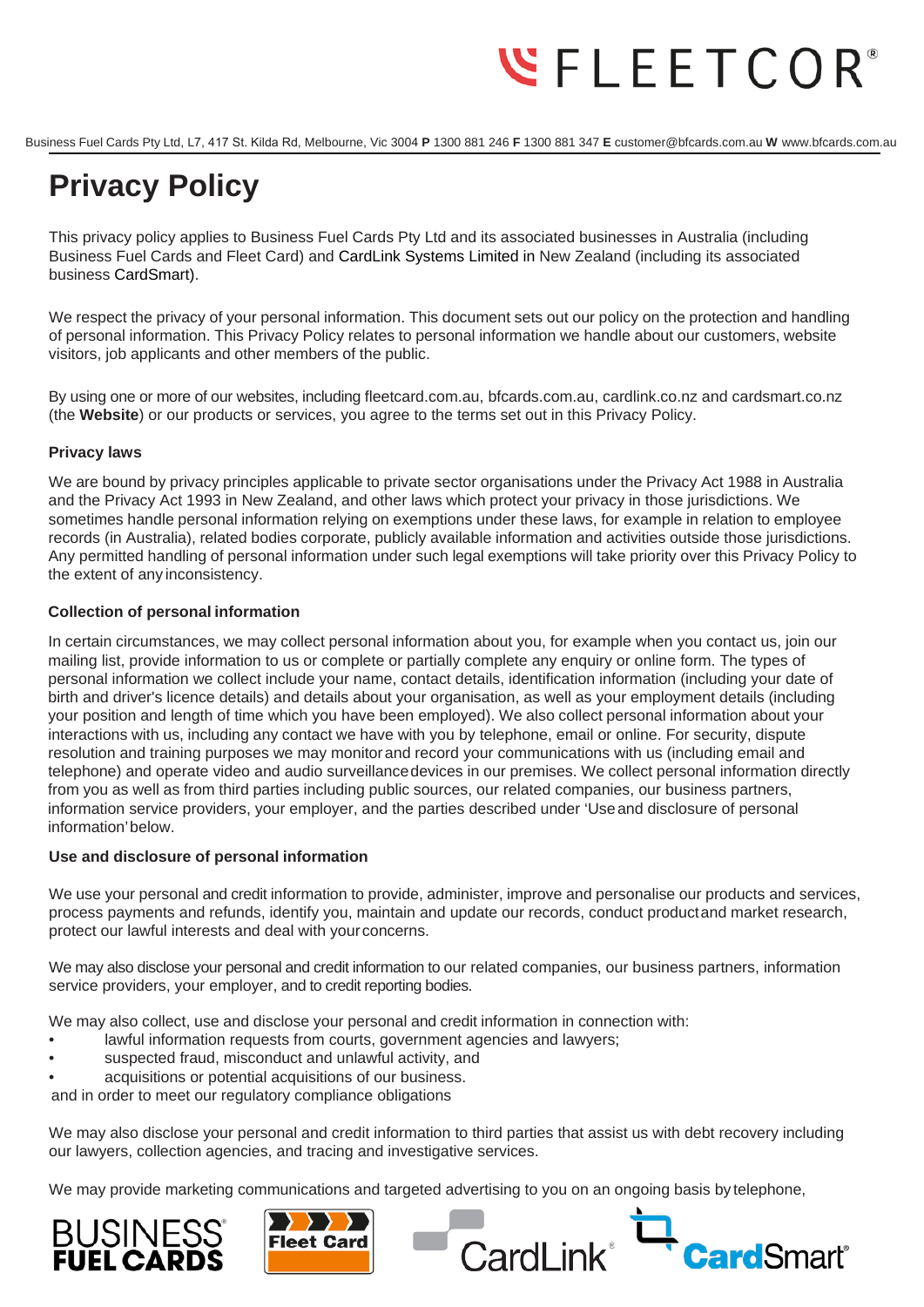# **WFLEETCOR**<sup>®</sup>

Business Fuel Cards Pty Ltd, L3, 25 Ross Street, South Melbourne, Vic 3205 **P** 1300 881 246 **F** 1300 881 347 **E** customer@bfcards.com.au **W** www.bfcards.com.au

electronic messages (eg. email), online (including websites and mobile apps) and other means, unless you opt out or we are subject to legal restrictions.

We may not be able to do these things without your personal information. For example, we may not be able to provide you with online services which are limited to registered users.

We may also exchange your personal information with our related bodies corporate and with our service providers that assist us with archival, auditing, accounting, customer contact, legal, business consulting, banking, payment, delivery, data processing, data analysis, information broking, research, investigation, website or technology services.

Some of the third parties described above may be located in countries other than where you are located, including Australia and New Zealand. While organisations in those counties will often be subject to confidentiality or privacy obligations, they may not always follow the particular requirements of privacy laws in the country in which you are located, and you nonetheless consent to the disclosure of your personal information to organisations in those countries.

# **Credit Checks**

Where you have provided consent (for example on your application form) we disclose your personal and credit information to credit reporting bodies and other creditors referred to in credit reports with your consent. We do this so that we can assess your application for a credit account.

We may disclose credit information to the following credit reporting body and any other credit reporting body as notified to you from time to time:

Dunn & Bradstreet (Australia) Pty Ltd Ground floor, 479 St. Kilda Road, Melbourne, Victoria 3004 Phone: 03 9828 3333 or 1300 734 806 Website: [www.dnb.com.au](http://www.dnb.com.au/)

You can obtain information about how credit reporting bodies with which we deal handle your credit related personal information by contacting them on the contact numbers, or at the addresses, that we have listed above.

## **Storage and security of personal information**

We hold personal information electronically and in hard copy form. In either case, we implement a range of measures to protect the security of that personal information against loss and unauthorised access, use, modifications or disclosure. We are also required to take reasonable steps to destroy or de-identify personal information when it is no longer needed for any permitted purpose.

## **Fuel Cards**

We collect additional personal information about our fuel card users including transaction information in relation to use of your fuel card. This information may be exchanged with businesses that accept the type of fuel cards that you use.

## **Our website and emails**

If you visit our Website to read, browse or download information, our system may record information such as the date and time of your visit to the Website, the pages accessed and any information downloaded.This information is used for statistical, reporting and website administration and maintenance purposes.

Like many other websites, our Website may use 'cookies' from time to time. A cookie is a piece of information that allows our system to identify and interact more effectively with your device. The cookie helps us to maintain the continuityof your browsing session and remember your details and preferences when you return. You can configure yourweb browser software to reject cookies however some parts of our website may not have full functionality in that case.

When we send you emails or other electronic messages, we may record where you open the message and click on